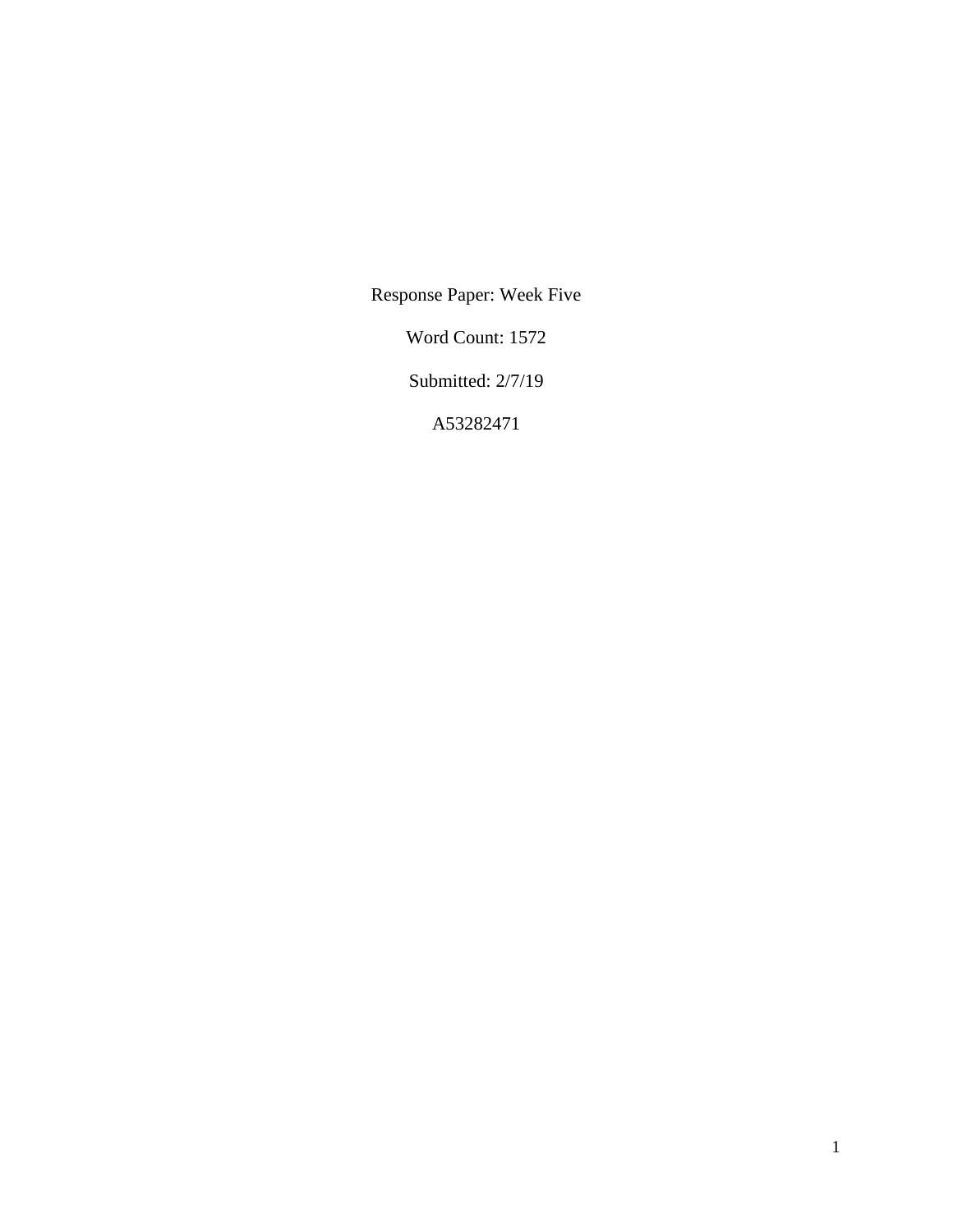## On Whose Account?

*"…a prince who will not undergo the difficulty of understanding must undergo the danger of trusting."<sup>1</sup>*

A paradox lurks at the heart of self-government. The more perfectly representative a legislature is, the larger and more heterogeneous it becomes. As legislative size and diversity increase, there is a commensurate increase in the time required to come to a decision. This reduces the scope of concerns that can be considered in detail by a democratic legislature. Consider the contrast with a monarch or autocrat, who need not deliberate to come to a decision but whose time and attention are severely limited. In the one case, we find a unitary power of decision but reduced capacity, in the other we find vast capacity but fragmented ability to decide. In both cases, reliance on others will be necessary, either because time and attention are always in short supply or because the ample time and attention available must be squandered in endless deliberation. Political leaders must rely on agents to carry out their objectives.

Accountability as a political and administrative mechanism can be defined as "an institutional relation or arrangement in which an agent can be held to account by another agent or institution. 2 In a somewhat superficial etymological exploration, Bovens et. al trace the roots of accountability to the process of rendering accounts in tax payment.<sup>3</sup> However, they do not take pains to distinguish between accountability and the related concept of accounting. It may be true that the subjects of William I were accountable to him for payment of their annual *assizes*, but this is not a particularly helpful elucidation of the concept of accountability. Philip Tetlock is

 $\overline{\phantom{a}}$ 

<sup>1</sup> George Savile, Marquess of Halifax, *Political, Moral and Miscellaneous Reflections,* Oxford Clarendon Press (1750-rep. 1912) p.214

<sup>2</sup> Bovens, Schillemans and Goodin. "*Public Accountability."* The Oxford Handbook of Public Accountability (2014) citing Day and Klein 1987; Scott 2000; Mulgan 2003; Goodin 2003; Aucoin and Jarvis 2005; Bovens 2007; Philp 2009.

<sup>3</sup> Bovens, Schillemans and Goodin. "*Public Accountability."* The Oxford Handbook of Public Accountability (2014) p.3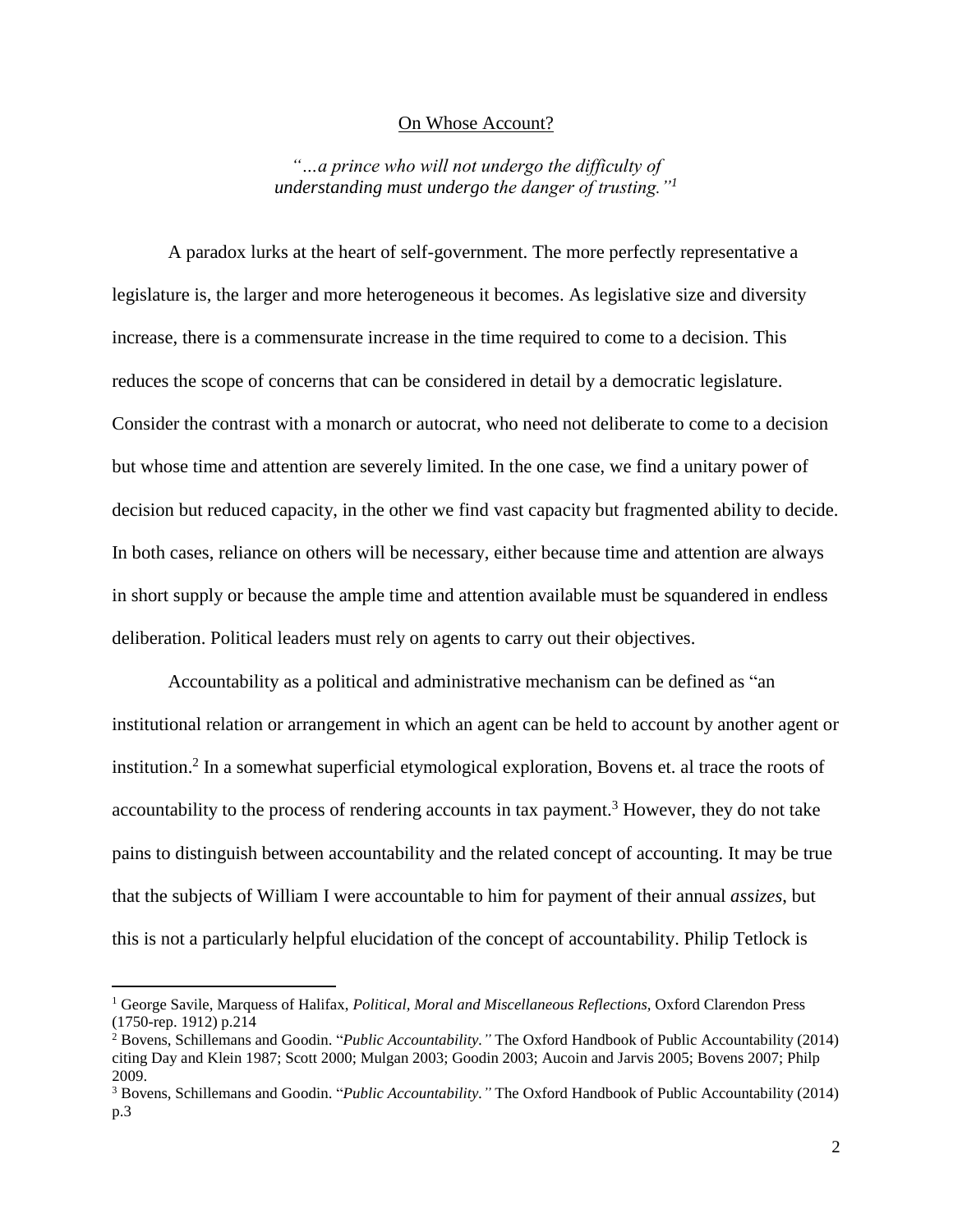closer to the mark, defining accountability as "the social-psychological link between individual decision-makers on the one hand and social systems on the other." 4 In a similar vein, Grant and Keohane introduce the useful distinction between two different parties entitled to hold decisionmakers to account: performance of those who wield power may be evaluated by those affected by the decision *or* by those who originally delegated the administrative authority.<sup>5</sup> Fundamentally, as Boven et. al write, accountability involves the expectation "that one may be asked, often by an authority or one's superior, to justify one's thoughts, beliefs, or actions."<sup>6</sup> They further distinguish public administration's version of accountability by emphasizing its focus on systemic and structural forms. Boven et. al might have profitably discussed the many traditions of officials rendering account to their constituents, such as the Athenian *euthynai,* wherein officials were required to produce and explain their accounts while in office. Tyrannical power, incidentally, was said to be "*aneuthynos"* literally unaccountable.<sup>7</sup>

Gary Cox examines the scarcity problem that leads in the first instance to the empowerment of officials, and concludes that this delegation is forced by the scarcity of floor time in (modern) democratic legislatures. Solving this scarcity problem requires legislatures to evolve in inegalitarian directions. He argues that certain features of modern democracies are evolutionary responses to the problem of control, such as the emergence of parties and agendasetting offices. Cox makes the useful distinction between veto power and proposal power, revealing a tradeoff between gridlock and external costs.<sup>8</sup> Fundamentally, if legislatures delegate

 $\overline{\phantom{a}}$ 

<sup>4</sup> Bovens, Schillemans and Goodin. "*Public Accountability."* The Oxford Handbook of Public Accountability (2014) p.4, citing Tetlock 1992, p. 337.

<sup>&</sup>lt;sup>5</sup> Grant, Ruth and Keohane, Robert. "Accountability and Abuses of Power in World Politics." American Political Science Review, Vol. 99 No. 1 (February 2005) pp. 31-32.

<sup>6</sup> Bovens, Schillemans and Goodin. "*Public Accountability."* The Oxford Handbook of Public Accountability (2014) p.4

<sup>7</sup> Herodotus, *The Histories*, 3.80.3

<sup>8</sup> Cox, Gary. "The Organization of Democratic Legislatures" in The Handbook of Political Science, Oxford University Press (2006) p.149.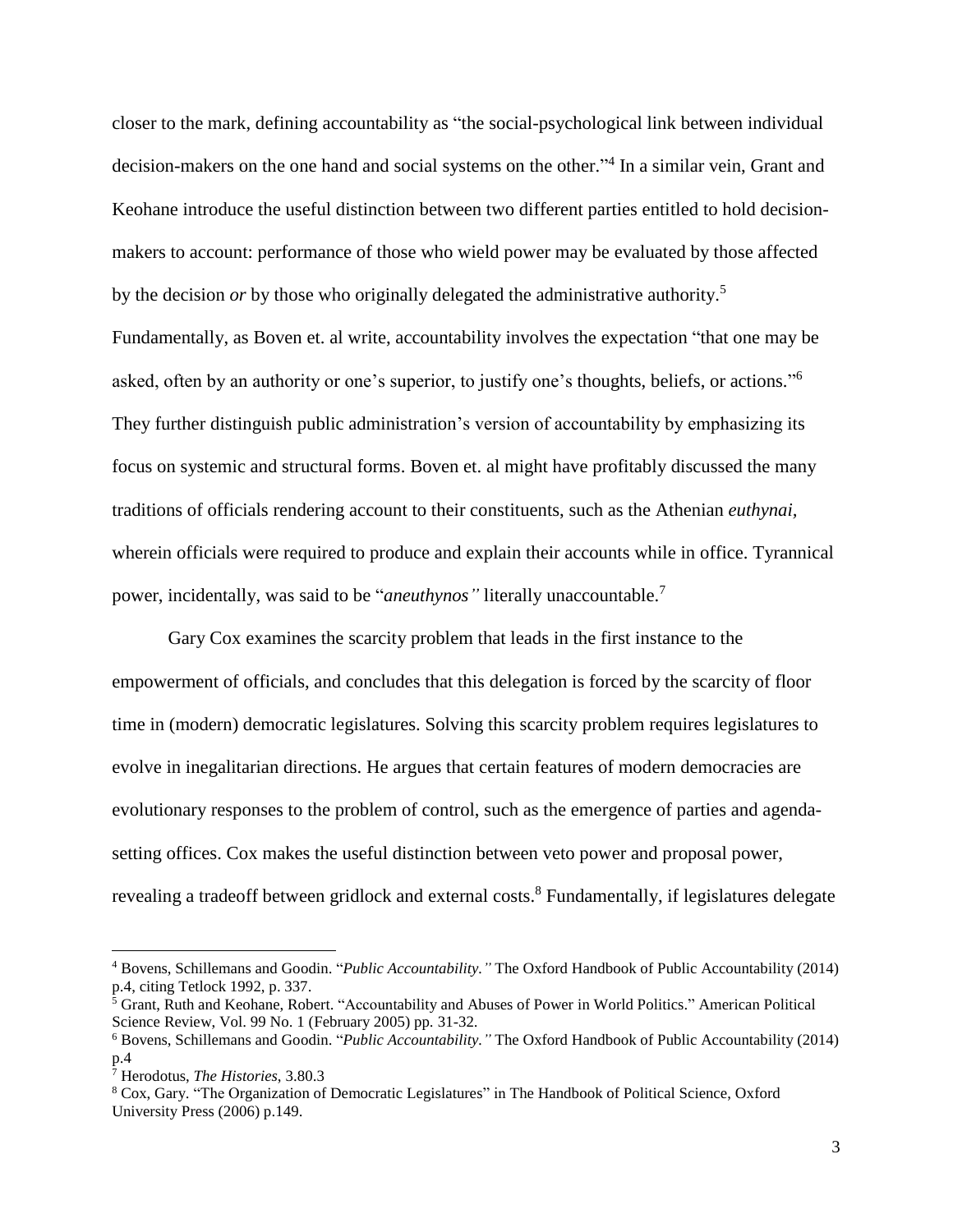negative agenda power they proliferate veto players, and if they instead delegate positive agenda power they take on external costs such as overspending and mistaken decisions. This analysis bears out Lord Acton's assertion – delegation is risky.

McCubbins, Noll and Weingast consider how legislatures might nevertheless retain political control over their bureaucracies. They restate Acton's central dilemma in terms of information asymmetries: "the legislature must sacrifice some control to capture the benefits of specialization."<sup>9</sup> As they formulate the problem, officials' policy preferences "are often different from those of political leaders, and, if they have unique expertise, the former may use their superior knowledge to advantage themselves rather than to carry out the latter's policy wishes."<sup>10</sup> They explore structural and procedural remedies, setting out positive and negative forms of agenda control: proposal control and reversion control. Proposed legislation becomes policy when it is preferred to the potential reversion.

McCubbins et. al make the cogent argument that proliferation of veto points increases the power of agencies, and they propose introducing institutional checks both *ex ante*, by (for example) delegating power among multiple agencies and  $ex$  *post*, by direct legislative sanction.<sup>11</sup> They also recommend enfranchising constituents in the administrative process, possibly by giving important constituents seats on agency boards. They warn, however, that "elaborate procedures with stiff evidentiary burdens for decisions and numerous opportunities for seeking judicial review before the final policy decision is reached will benefit constituents that have

 $\overline{\phantom{a}}$ 

<sup>9</sup> McCubbins, Noll and Weingast, *Political Control of the Bureaucracy*, in *The New Palgrave Dictionary of Economics and the Law* (2002) pp. 1450-1455.

<sup>10</sup> McCubbins, Noll and Weingast, *Political Control of the Bureaucracy*, in *The New Palgrave Dictionary of Economics and the Law* (2002) pp. 1451.

<sup>11</sup> McCubbins, Noll and Weingast, *Political Control of the Bureaucracy*, in *The New Palgrave Dictionary of Economics and the Law* (2002) pp. 1453.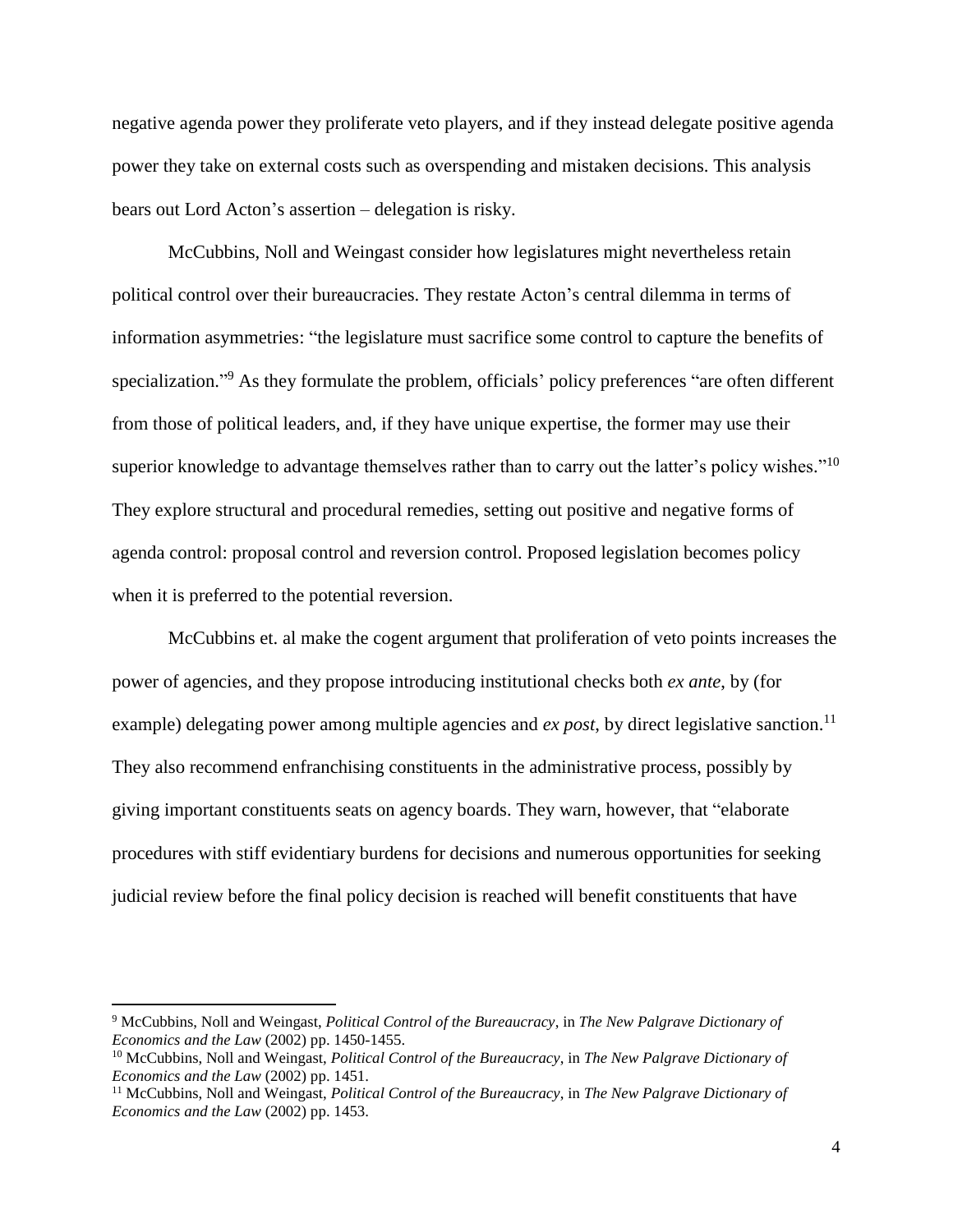considerable resources for representation," <sup>12</sup> and they suggest as palliative measures the subsidizing of other representation and provision for independent staff analysis within the agency. They introduce what they call the mirroring principle – that the political forces that gave rise to a particular bureaucratic agency should be "baked in" to the agency's structure, which will "endure long after the coalition behind the legislation has disbanded."<sup>13</sup>

Undemocratic delegation of power to officials may be unavoidable in a modern state, but the solutions proposed by McCubbins and his co-authors seem worse than the cure, in the sense that they exacerbate this democratic deficit by privileging administrative stability over expression of the popular will. Consider the mirroring principle. By perpetually preserving a fleeting legislative majority in bureaucratic amber, the authors privilege efficiency and stability over a future legislature's power of decision. Consider also their preference for *judicial*  supervision of administrative agencies, inviting suits from the parties affected by administrative action. Legal process is an extremely costly and inefficient way to resolve disputes – consider the positional use of environmental impact statements to endlessly delay sorely-needed infrastructure projects. McCubbins et. al are effectively taking as given that the political process cannot accommodate these disputes. This seems unduly pessimistic, even for political scientists.

John Stuart Mill seems (uniquely) to have grasped the full picture. Mill insists that ultimate authority is unitary, and that the power of decision cannot be delegated. He argues that the unique competence of legislatures is the power of deliberation, and that "the only task to which a representative assembly can possibly be competent, is not that of doing the work, but of

 $\overline{a}$ 

<sup>12</sup> McCubbins, Noll and Weingast, *Political Control of the Bureaucracy*, in *The New Palgrave Dictionary of Economics and the Law* (2002) pp. 1454.

<sup>13</sup> McCubbins, Noll and Weingast, *Political Control of the Bureaucracy*, in *The New Palgrave Dictionary of Economics and the Law* (2002) pp. 1455.